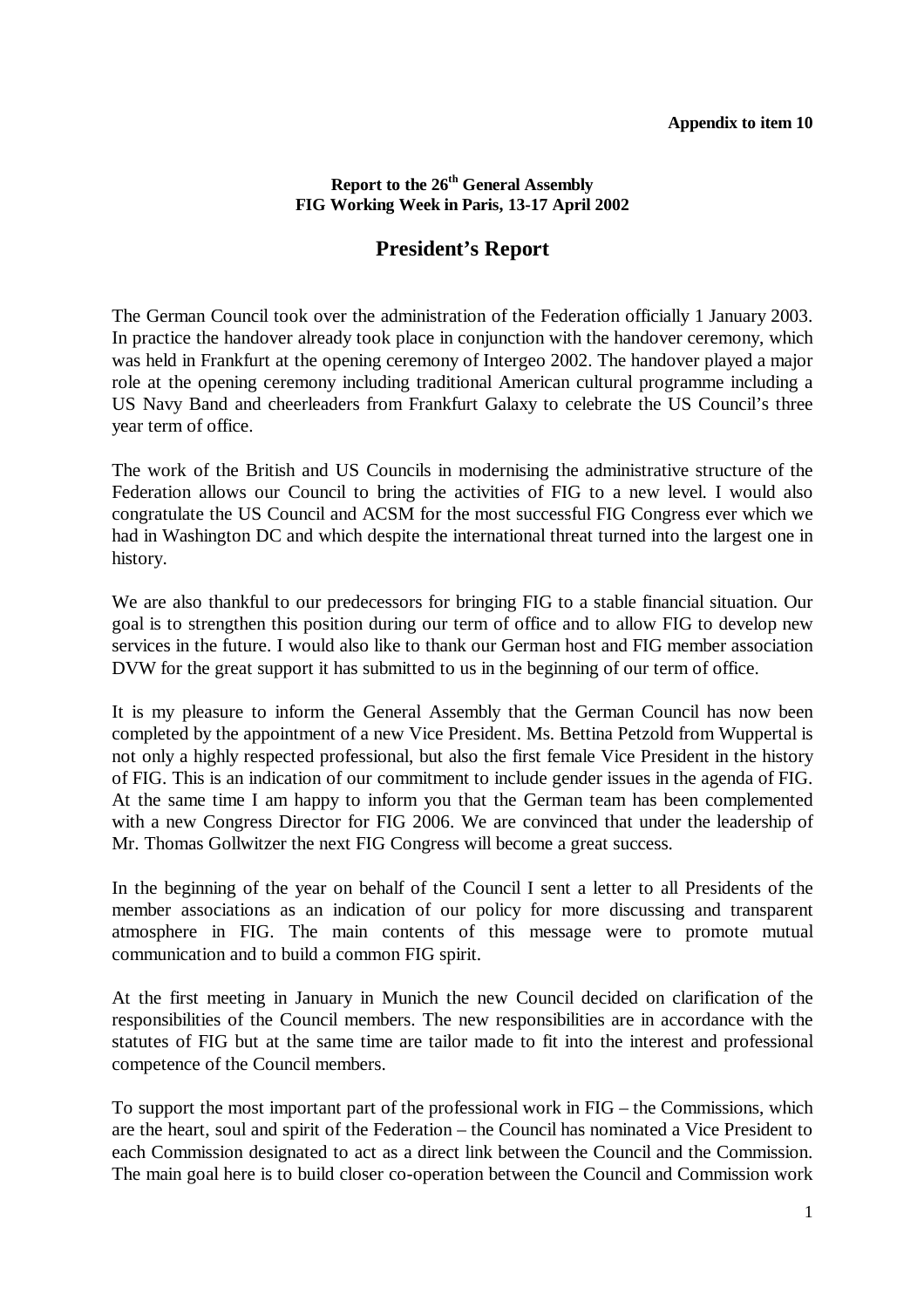plans and to assist the Commission chairs especially during the first two years when they have no Chairs Elect. During the next years the heart of the joint Commission activities – ACCO – will be chaired by Dr. Andreas Drees who at the same time is the Deputy to the FIG President.

I am also happy to inform the General Assembly that the German Council has confirmed a new contract with the Director, FIG office and has further been able to strengthen the office with a new assisting person.

Strengthening the FIG office is an investment for the future. The policy of our Council is to develop a permanent concept in which FIG is able to generate funds for its activities by organising events and producing services. In the long term this should result in FIG being less dependant on membership fees. Even though our goal is to broaden the income bases in short term we need to increase the fees – but in a very moderate way. In the next few years there will be pressure on the FIG budget when the support given to the office in the developing phase will go down. It is obvious that we need more income and some investments to reach this goal will be needed. Therefore it is more than crucial that we have managed to accumulate a fund reserve.

I am personally very impressed how our French member associations OGE and AFT and the local organising committee managed to organise this Working Week and the  $125<sup>th</sup>$  Anniversary celebrations in Paris in such a short time. With intensive work from both the French organisers and the FIG office we can now enjoy these great celebrations and full professional programme in the same city where the Federation was established in 1878.

As mentioned to our Council it is very important that the FIG office must play a crucial role in organizing FIG congresses, working weeks and other FIG events in the future. The next step in this process will be the  $2<sup>nd</sup>$  Regional Conference, which will take place in Marrakech, Morocco December 2-5, 2003. This will be the first time FIG itself will take care of a big part of the practical arrangements. This is not to underestimate the competence and enthusiasm of the local member associations and their role and input to the programme, but to generate money to FIG and to guarantee the same professional level to all FIG events in the future. Also in the future the role of the local surveyors and the local flavour in the programme is essential to all our events. From now on step-by-step the role of FIG will increase in organizing the working weeks so that latest in 2008 the main responsibility will be taken by FIG.

In addition to new activities the German Council will put its efforts into demonstrating the advantages of FIG membership. Already now FIG has grown to a full international federation being represented in 115 countries. Our policy includes both expanding the membership in regions where we are not yet strong, but also in universities and institutions by increasing the benefits of academic membership. Already now we have been able to show results both in networking, giving support especially to universities in developing countries and have also demonstrated that FIG is not only professional but also a remarkable and attractive partner to scientific institutions.

I am very impressed how the FIG Foundation has got air under its wings. I would especially thank Jack Dangermond the Honorary Chair of the Foundation for his donation and personal contribution to the Foundation. I am also happy to inform that the challenge to other